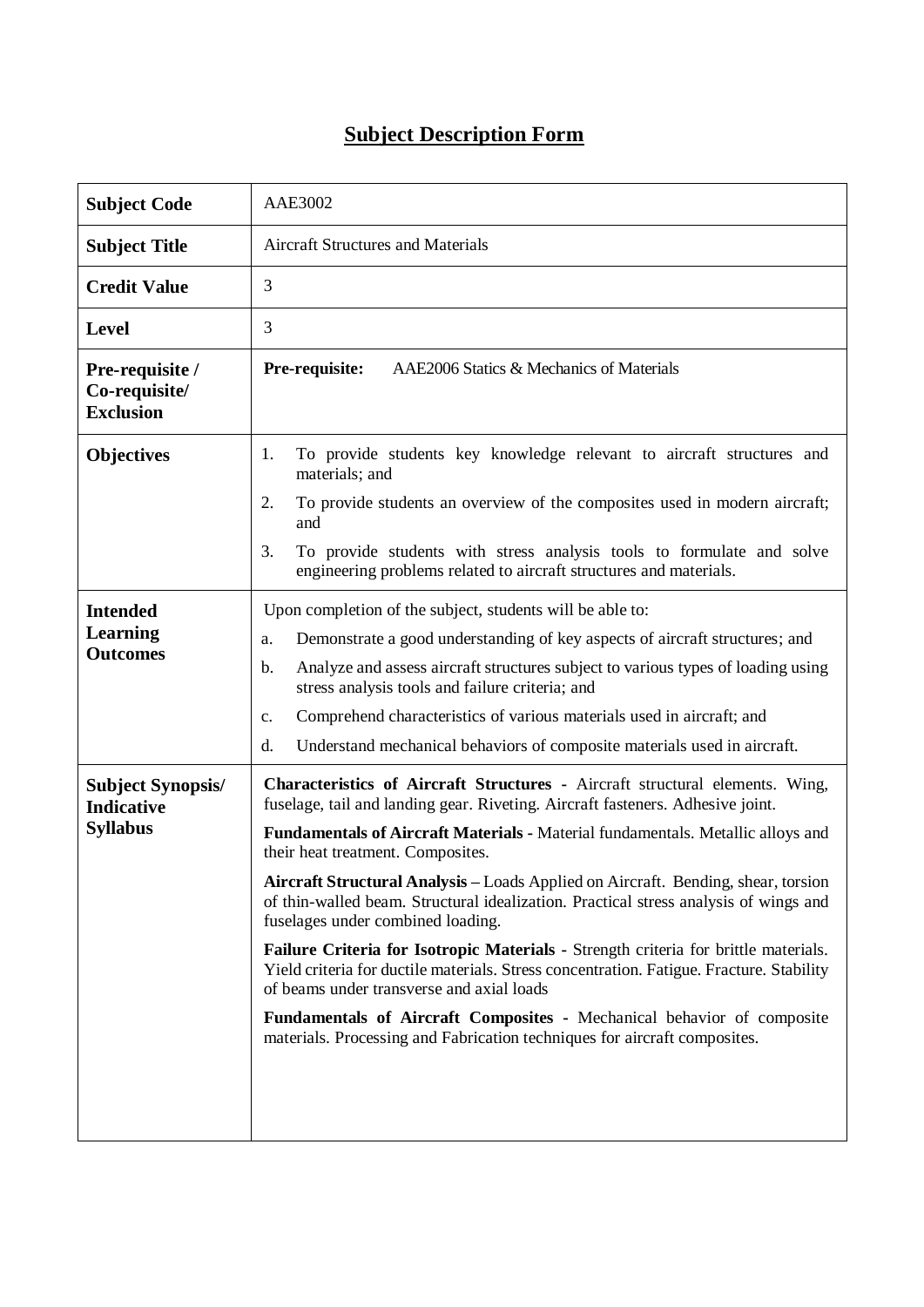| <b>Teaching/Learning</b><br><b>Methodology</b>                                                                 | Lectures and tutorials are used to deliver the fundamental knowledge in relation<br>to aircraft structures and materials (outcomes a to d). |                                                                                                                                                                                                                                                                                                                                                                                                                         |                                                     |                                       |              |   |
|----------------------------------------------------------------------------------------------------------------|---------------------------------------------------------------------------------------------------------------------------------------------|-------------------------------------------------------------------------------------------------------------------------------------------------------------------------------------------------------------------------------------------------------------------------------------------------------------------------------------------------------------------------------------------------------------------------|-----------------------------------------------------|---------------------------------------|--------------|---|
|                                                                                                                | Teaching / Learning Methodology<br>be covered                                                                                               |                                                                                                                                                                                                                                                                                                                                                                                                                         |                                                     | Intended subject learning outcomes to |              |   |
|                                                                                                                |                                                                                                                                             |                                                                                                                                                                                                                                                                                                                                                                                                                         | a                                                   | $\mathbf b$                           | $\mathbf{C}$ | d |
|                                                                                                                | Lectures<br>1.                                                                                                                              |                                                                                                                                                                                                                                                                                                                                                                                                                         | ✓                                                   | ✓                                     | $\checkmark$ | ✓ |
|                                                                                                                | Tutorials<br>2.                                                                                                                             |                                                                                                                                                                                                                                                                                                                                                                                                                         | ✓                                                   | ✓                                     | $\checkmark$ | ✓ |
| <b>Assessment</b><br><b>Methods</b> in<br><b>Alignment with</b><br><b>Intended Learning</b><br><b>Outcomes</b> | $\%$<br>Specific assessment<br>methods/tasks<br>weighting                                                                                   |                                                                                                                                                                                                                                                                                                                                                                                                                         | Intended subject learning outcomes to be<br>covered |                                       |              |   |
|                                                                                                                |                                                                                                                                             |                                                                                                                                                                                                                                                                                                                                                                                                                         | a                                                   | $\mathbf b$                           | $\mathbf{C}$ | d |
|                                                                                                                | Examination<br>1.                                                                                                                           | 60%                                                                                                                                                                                                                                                                                                                                                                                                                     | $\checkmark$                                        | ✓                                     | ✓            | ✓ |
|                                                                                                                | Assignments and<br>2.<br>quiz                                                                                                               | 30%                                                                                                                                                                                                                                                                                                                                                                                                                     | ✓                                                   | ✓                                     | ✓            | ✓ |
|                                                                                                                | 3.<br>Midterm exam                                                                                                                          | 10%                                                                                                                                                                                                                                                                                                                                                                                                                     | ✓                                                   | ✓                                     |              |   |
|                                                                                                                | Total                                                                                                                                       | 100%                                                                                                                                                                                                                                                                                                                                                                                                                    |                                                     |                                       |              |   |
|                                                                                                                | intended learning outcomes:<br>Overall Assessment:<br>of the syllabus.                                                                      | Explanation of the appropriateness of the assessment methods in assessing the<br>$0.6 \times$ End of Subject Examination + 0.4 $\times$ Continuous Assessment<br>Examination is adopted to assess students on the overall understanding and the<br>ability of applying the concepts. It is supplemented by the tests and assignments<br>which provide timely feedbacks to both lecturers and students on various topics |                                                     |                                       |              |   |
| <b>Student Study</b><br><b>Effort Expected</b>                                                                 | Class contact:                                                                                                                              |                                                                                                                                                                                                                                                                                                                                                                                                                         |                                                     |                                       |              |   |
|                                                                                                                | Lecture<br>٠                                                                                                                                |                                                                                                                                                                                                                                                                                                                                                                                                                         |                                                     | 33 Hrs.                               |              |   |
|                                                                                                                | Tutorial<br>٠                                                                                                                               |                                                                                                                                                                                                                                                                                                                                                                                                                         |                                                     | 6 Hrs.                                |              |   |
|                                                                                                                | Other student study effort:                                                                                                                 |                                                                                                                                                                                                                                                                                                                                                                                                                         |                                                     |                                       |              |   |
|                                                                                                                | Self Study<br>٠                                                                                                                             |                                                                                                                                                                                                                                                                                                                                                                                                                         |                                                     | 45 Hrs.                               |              |   |
|                                                                                                                | Case study report preparation and<br>٠<br>presentation                                                                                      |                                                                                                                                                                                                                                                                                                                                                                                                                         |                                                     |                                       | 21 Hrs.      |   |
|                                                                                                                | Total student study effort                                                                                                                  |                                                                                                                                                                                                                                                                                                                                                                                                                         |                                                     | 105 Hrs.                              |              |   |